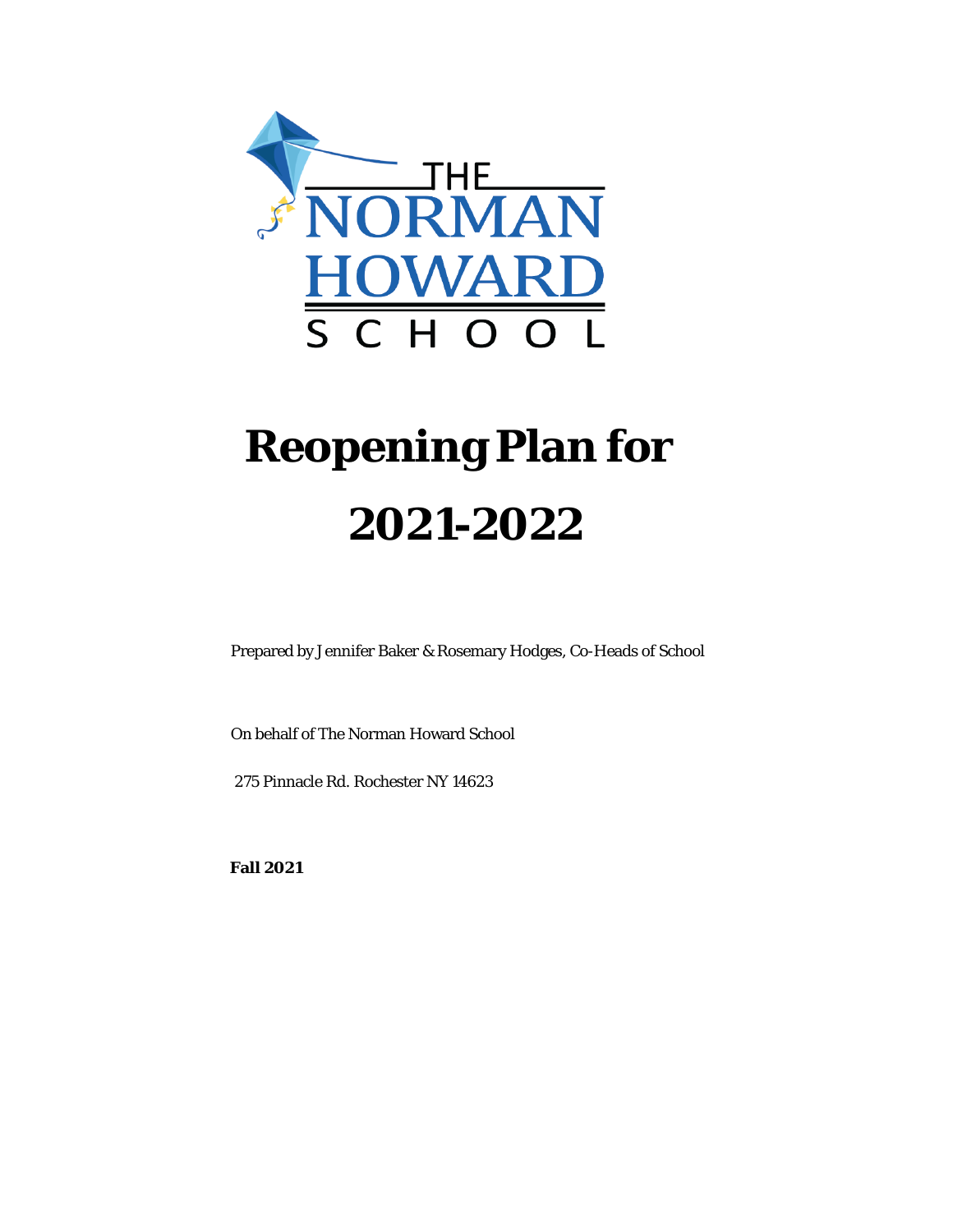#### **Introduction & Background**

The Norman Howard School (NHS) is a small, non-public school for students in Grades 5 through 12 in Rochester, NY. We have prepared this comprehensive plan for reopening in compliance with the New York State Education Department and Department of Health standards for the year 2021-2022. As a state approved 12:1:1 placement for students with disabilities, we traditionally have small class sizes and we feel we are in a good position to address the needs of families, students, and faculty for the coming year. Our focus on meeting the developmental & academic needs of the child, addressing body, mind, and spirit has never seemed more important than now. While there are certainly challenges ahead, we are ready to meet them by employing a straightforward, common-sense model of risk reduction and tailored learning programs.

This document is broken down into two major sections for easy reference: Health and Safety, and Pedagogical Planning. Questions on Health and Safety can be directed to Jennifer Baker, Director of Students [\(jbaker@normanhoward.org\)](mailto:jbaker@normanhoward.org). Questions on Pedagogical Planning can be directed to Rosemary Hodges, Director of Education [\(rhodges@normanhoward.org\)](mailto:rhodges@normanhoward.org)

Jennifer Baker will serve as COVID-19 Coordinator for The Norman Howard School

This report will be posted on our public website [www.normanhoward.org](http://www.normanhoward.org/)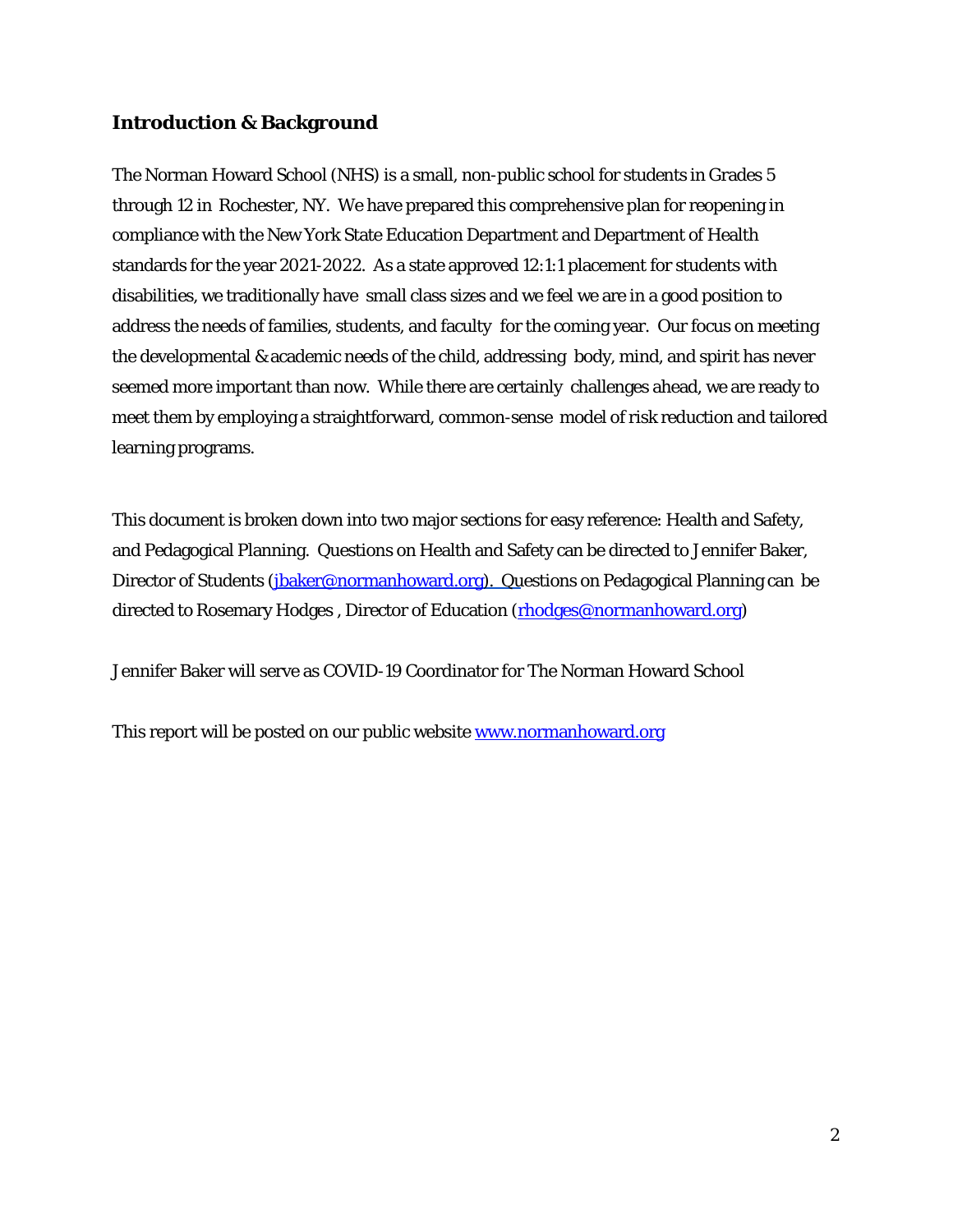# *Section 1: Communication/Family & Community Engagement*

The Norman Howard School maintains a healthy dialogue with its constituency and will leverage all our usual communication methods to message out our reopening plans, as well as safety information pertaining to mitigating the risk of COVID-19 infection. In addition to our website, we send out email updates, and use both Instagram and Facebook to reach our families. Every student is also assigned an advisor. The student begins and ends the day with that teacher. The advisor becomes another main point of contact between the school and family. The advisor communicates, at minimum twice a month with the family, using its preferred method.

Specifically, we will:

- Publish our reopening plans on our website, in newsletters and update theses as they evolve [\( www.normanhoward.org\)](http://www.normanhoward.org/)
- Provide resources, education, and signage on COVID-19 prevention and safety, including information on CDC and DOH COVID-19 guidelines
- Train students and faculty are trained in how to follow COVID-19 prevention protocols safely and correctly, including but not limited to hand hygiene, proper face covering wearing, social distancing, and respiratory hygiene
- Use verbal and written communication (e.g., signage & web posting) to encourage all students, faculty, staff, and visitors to adhere to CDC and DOH guidance regarding room capacity and the use of PPE, specifically acceptable face coverings, when social distance cannot be maintained
- We will communicate with stakeholders via email, MyNHS, website, Remind app.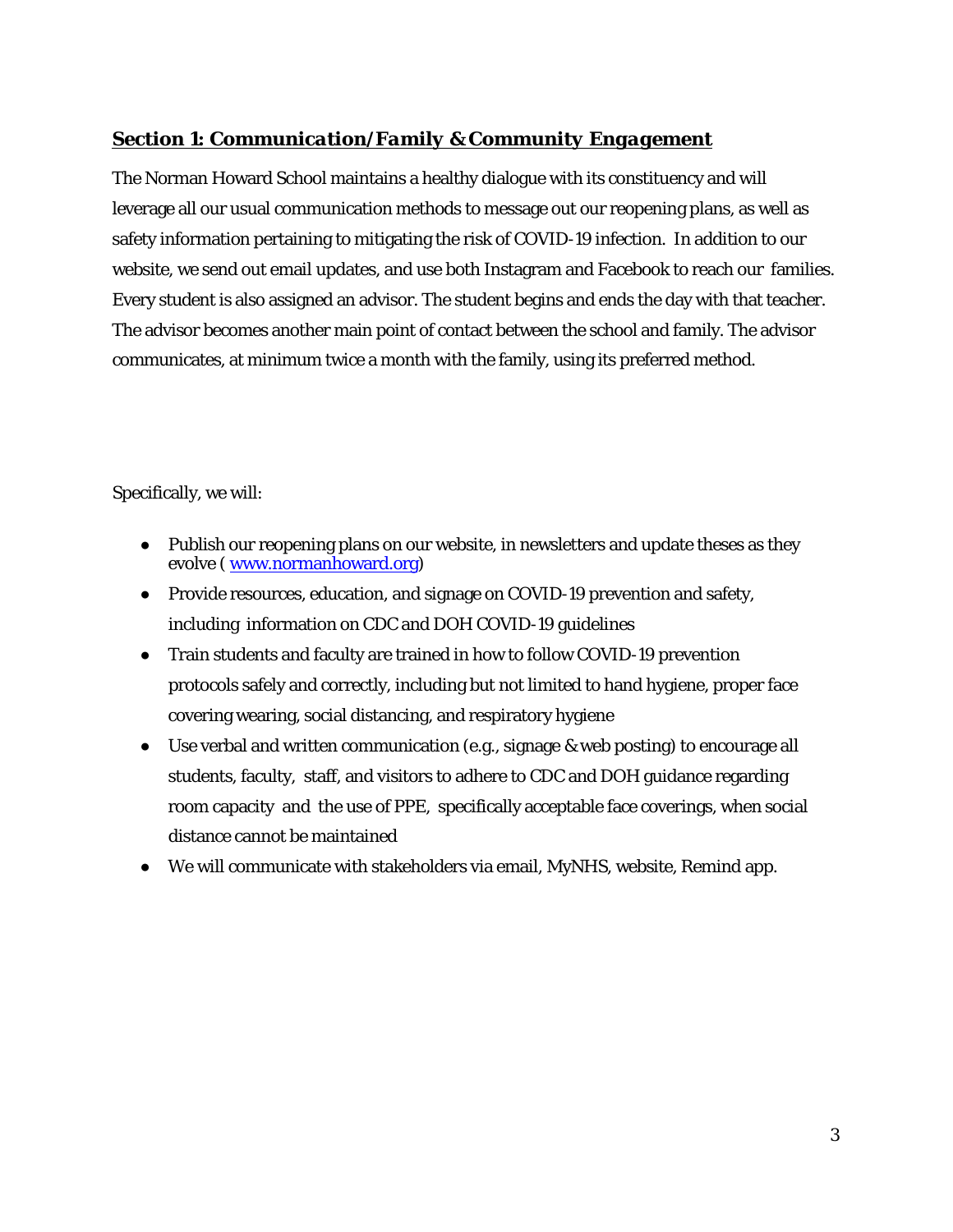# **Section 2: Health and Safety**

Based on our small school population and faculty size, we feel that we can support in person instruction in the building. The school engaged with school stakeholders and community members when developing reopening plans. We will communicate with stakeholders via email, MyNHS, websites, Remind app.

# *Admittance to the Building*

For the safety of our students and faculty (including staff and administration), only employees and students will be permitted to enter the building, daily. Non-student family members, vendors, contractors, or other individuals will be permitted entrance on an as needed basis. We will communicate with stakeholders via email, MyNHS, website, Remind app.

# *Health Checks*

Written protocol will be shared with the faculty in collaboration with the school nurse to instruct staff on the signs of illness in students and staff and requires symptomatic persons to be sent to the school nurse.

# *Mandatory Daily Online Screenings*

# **Students will be instructed to take their temperature at home. All students will also have their temperatures taken at school on Mondays.**

If an individual presents a temperature of greater than 100.0°F, the individual will be denied entry into the facility, or sent directly to a dedicated area prior to being picked up or otherwise sent home.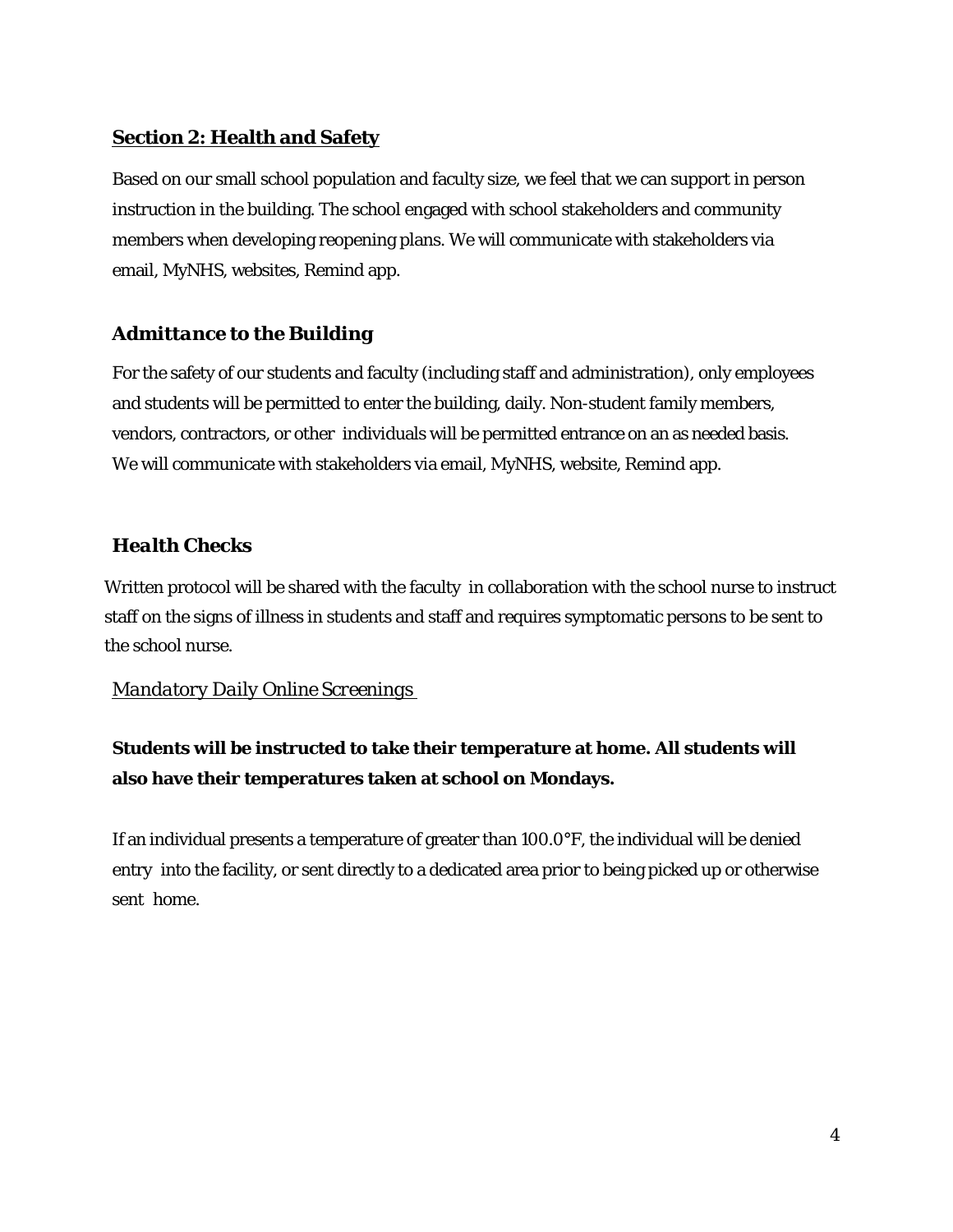We will comply with the latest flow charts to determine who needs to be quarantined, for how long and how students who were ill can return to school, etc.

● Policies will be developed and communicated regarding how the school will provide accommodations for students and staff who are at high risk or live with a person at high risk. The requests for reasonable accommodations will be evaluated individually in compliance with NYSDOH & NYSED.

# *Positive Screens*

Any individual who screens positive for COVID-19 exposure or symptoms, if screened at the school, will immediately be isolated and sent home with instructions to contact a health care provider. Students who are being sent home because of a positive screen (e.g., onset of COVID-19 symptoms) will be immediately separated from other students and supervised in a safe, contained area until their parent/legal guardian or emergency contact can retrieve them from school. The nurse and student will meet the family at the front door with the student with the next steps directions explained again. When possible, the school nurse will provide such individuals (or their families) with information on health care and testing resources. The school will immediately notify the state and local health department about the case if the individual's diagnostic test results are positive for COVID-19.

If an individual's responses to any of the aforementioned screening questions changes, such as if they begin to experience symptoms, including during or outside of school hours, they must report immediately to the nurse's office for follow-up. Teachers will receive training prior to the start of the school year in how to identify pediatric symptoms of Covid-19, and will refer any students they see exhibiting such symptoms to the nurse.

NHS will follow the local DOH requirements for determining when individuals, particularly students, who screened positive for COVID-19 symptoms can return to the in-person learning environment. At a minimum, a return to school will require documentation from a health care provider evaluation, or negative COVID-19 testing, symptom resolution.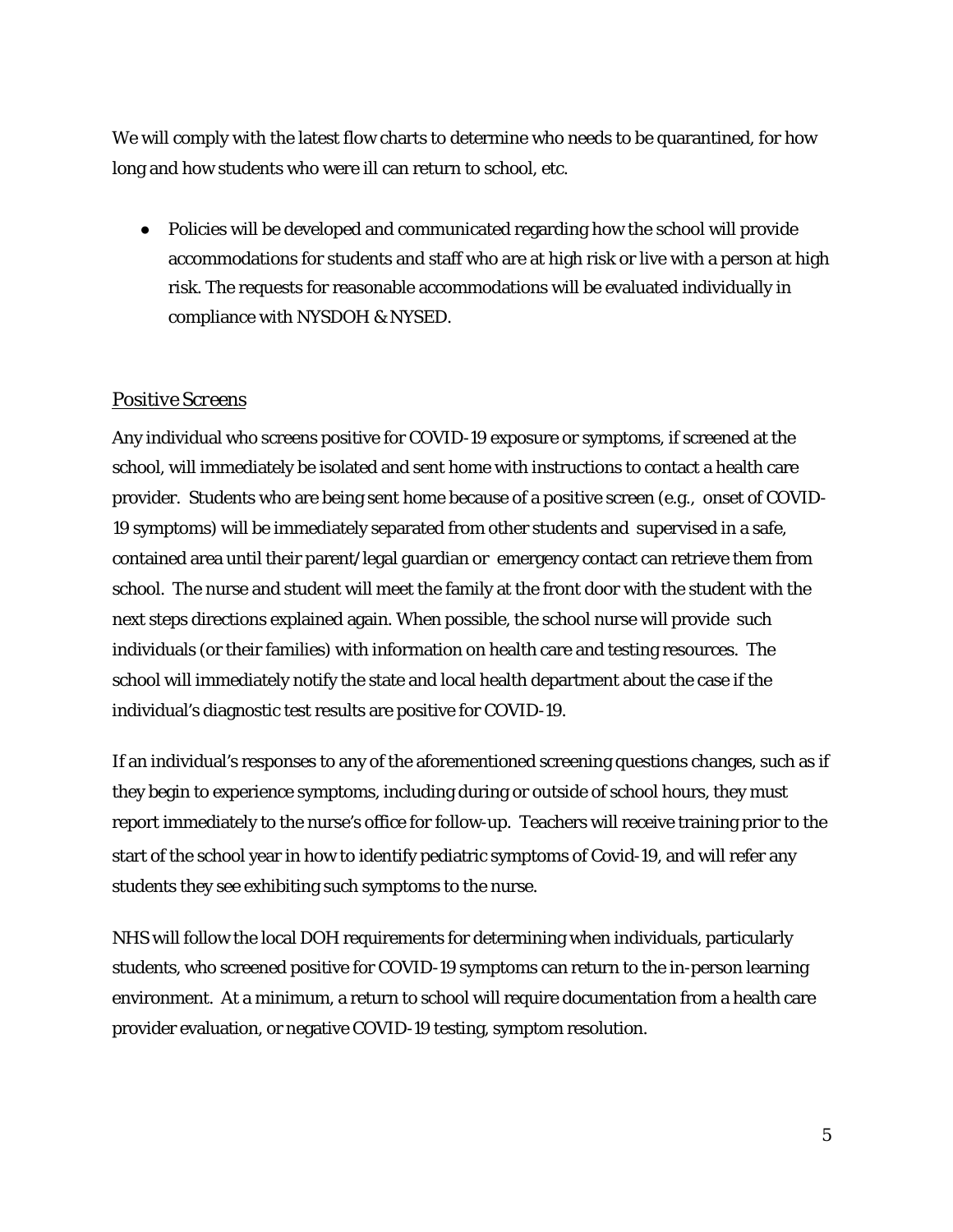# *Management of Ill Persons*

NHS has developed protocols for caring for a student, faculty, or staff member who develops COVID-19 symptoms during the school day. These protocols include:

- A dedicated area to isolate students, faculty, or staff with symptoms of COVID- 19 from others until they can go home or to a healthcare facility, depending on severity of illness
- Plans to ensure that symptomatic students who are waiting to be picked up remain under the visual supervision of a staff member who is socially distanced
- PPE requirements for school nurse caring for sick individuals, which include both standard and transmission-based precautions. When Rochester has moderate to substantial community transmission, eye protection (i.e., goggles or face shield) may be added. When caring for a suspect or confirmed individual with COVID-19, gloves, a gown, and a fit-tested N-95 respirator should be used, if available (or surgical face mask and face shield, if not available), as well as eye protection
- Cleaning and disinfection as specified by CDC guidelines
- Development of protocols to care for students with asthma that reduce the need for nebulizers or suction, or make provision for the use of these items in a safe location, since they are aerosol-generating procedures.

# *Contact Tracing Support*

In the case of an individual testing positive, NHS is required by NY State to support the DOH in tracing all contacts of the individual, in accordance with the protocols, training, and tools provided through the New York State Contact Tracing Program. Confidentiality will be maintained as required by federal and state law and regulations. NHS is also required by law to cooperate with state and local health department isolation and quarantine efforts. State and local health departments will implement monitoring and movement restrictions of COVID-19 infected or exposed persons. Please note that medical privacy laws explicitly prohibit NHS from revealing the name of the individual who has tested positive for COVID-19. We may only reveal that the student or faculty member has come in close or proximate contact with an unnamed person, and how we came to know this information (school tracking systems, governmental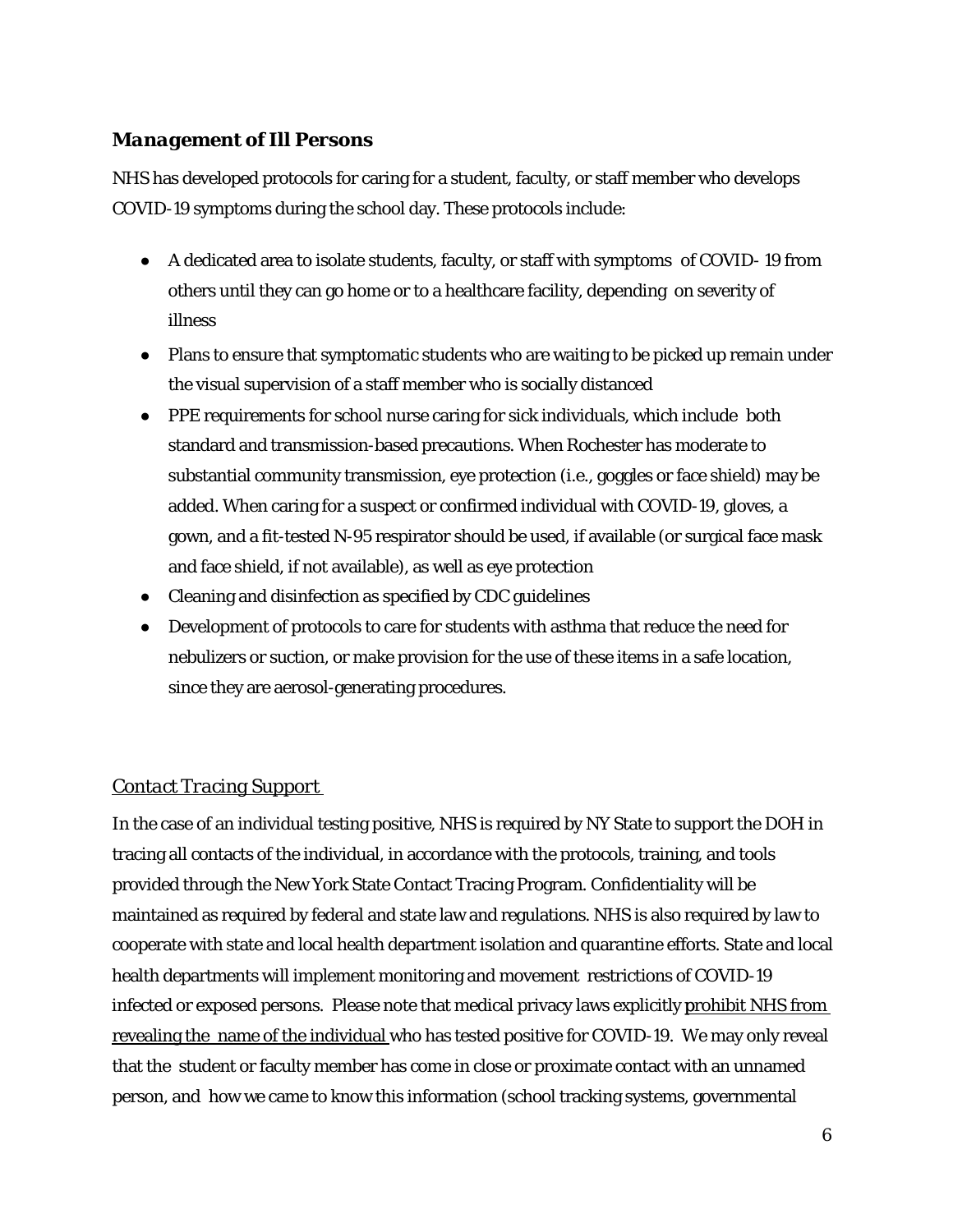contact tracing, or another mechanism).

# *Face Coverings & Personal Protection Equipment (PPE)*

#### *Who Must Where Them and When*

All persons in the building must wear masks. This applies to all students, faculty, staff, and any other individuals in the building.

Exceptions to general mask-wearing are outlined below.

- When faculty and staff are alone in their classrooms they do not need to wear masks
- A person who is having difficulty breathing should immediately be given a mask break and if the difficulty continues, be evaluated by the nurse
- If a student's IEP indicates no mask wearing, the IEP must be followed.

PPE supplies will be monitored, purchased and maintained by our Operations Coordinator.

# *General Guidelines*

Acceptable face coverings for COVID-19 include, but are not limited to cloth-based face coverings (e.g., homemade sewn, quick cut) and surgical masks that cover both the mouth and nose. Facemasks made from bandanas & vented masks will not be allowed**.**  Face shields worn without other face coverings are not considered adequate protection against COVID-19 and should not be used except in combination with an acceptable mask.

Faculty and students may use face coverings that are transparent at or around the mouth for instruction or interventions that require visualization of the movement of the lips and/or mouths (e.g., speech therapy). These alternate coverings may also be used for certain students/staff (e.g., hearing impaired) who benefit from being able to see more of the face of the faculty or staff member.

For nursing staff engaged in workplace activities that require a higher degree of protection due to the nature of the work (e.g. health screenings, nurse's office work), as needed, N-95 masks, or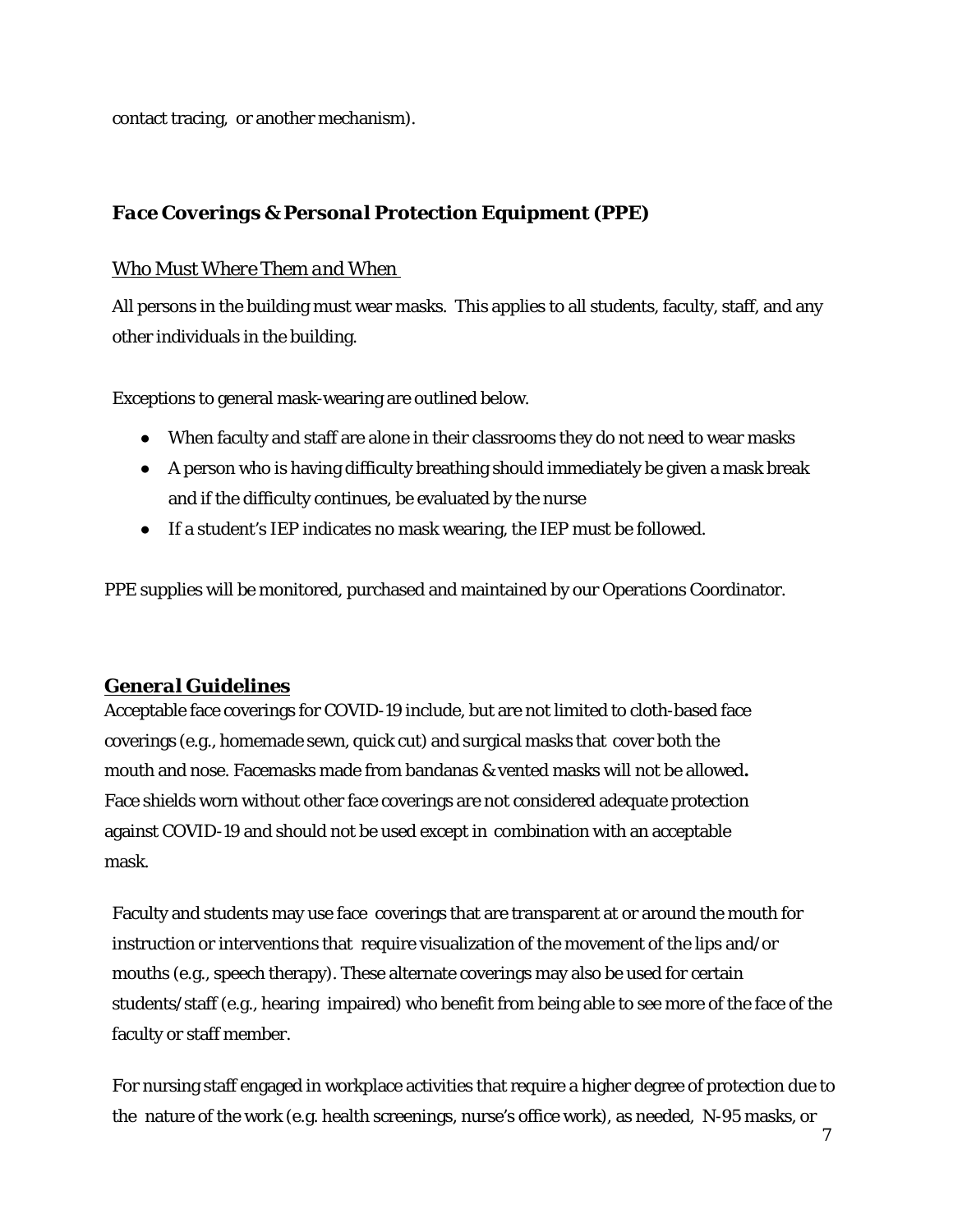other PPE used under existing industry standards will be used, in accordance with OSHA guidelines.

# *Provision of Masks*

For children who forget their masks, the school will have a supply of disposable surgical masks on hand that community members can use at no charge.

Fabric face masks should be washed, disinfected, or replaced after each day's use and must not be shared. Students and families should take responsibility for maintaining their individual face coverings. The CDC provides guidance on its website for additional information on cloth face coverings and other types of PPE, as well as instructions on use and cleaning.

NHS will provide all students and faculty with training on how to adequately put on, take off, clean (as applicable), and discard PPE, including face masks.

# *Hygiene*

# *Handwashing*

NHS follows all hygiene requirements as advised by the CDC and DOH. These include:

- Training all students, faculty, and staff on proper hand and respiratory hygiene, including providing information to families and guardians on ways to reinforce this at home. There will be signage throughout the building to support this effort
- Creating extra time in the schedule for handwashing, especially after restroom breaks, recess, using shared equipment, or other higher risk activities
- Creating extra hand hygiene stations around the school that have soap, running warm water, and disposable paper towels
- Installing hand sanitizer dispensers filled with at least 60% alcohol-based sanitizer for areas where handwashing is impractical
- Providing approved cleaning products in common areas or near shared workplace items (copy machines, computers).

Parents who do not wish their child to use hand sanitizer should inform the school nurse in writing, and provision will be made for the child to use a handwashing station instead.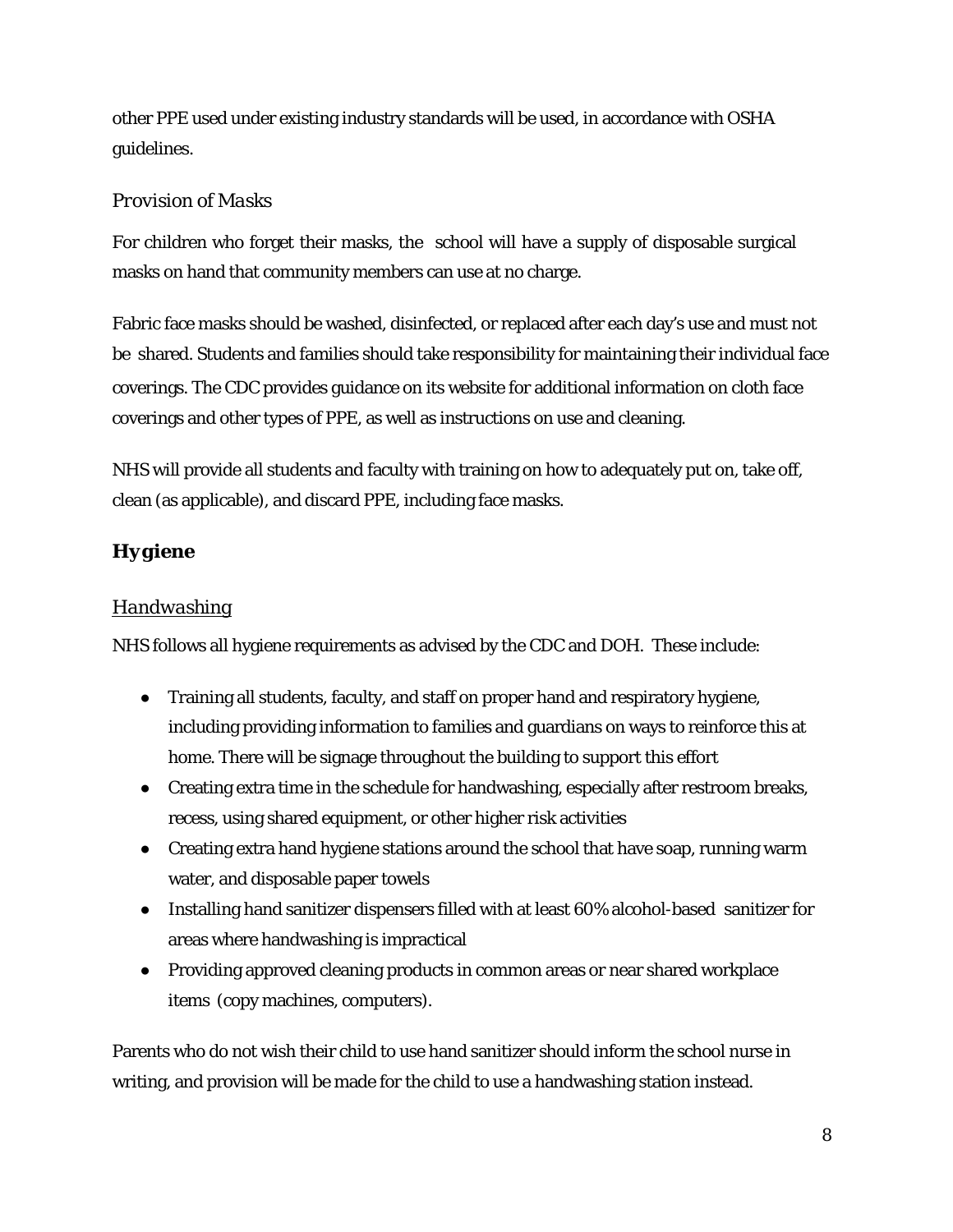# *Cleaning & Disinfection*

The school's custodial staff is primarily responsible for cleaning and disinfection. A comprehensive COVID-19-specific cleaning plan per State & CDC guidelines has been developed for the school and is available through Education Success Foundation, our parent organization.

In addition to the work of the custodial staff, classrooms and common areas will be stocked with CDC-approved disinfectant spray.

In addition to these measures, the following extra steps will be taken in classrooms, offices and common areas:

● Touch-free amenities, such as water-bottle refilling stations and paper towel dispensers have been installed where feasible. Students, faculty, and staff are encouraged to bring their own labeled water bottles for refilling

# **Section 3: Facilities**

# *Utilization of Space*

NHS is fortunate to be housed in a building with ample space both indoors and out. In these existing spaces, we are making sure they conform to Monroe County DOH guidelines for capacity, and increased air flow, as possible. In addition to the existing interior spaces, we will encourage outdoor classes. Our grounds include an amphitheater, stone garden, multiple picnic areas, and other green spaces. No new spaces have been created or repurposed. No waivers were needed.

NHS will establish designated areas for pickups and deliveries, limiting contact to the extent possible.

Signage will be posted throughout the building informing people to use soap and water if hands are visibly dirty, social distancing, hand & respiratory hygiene, mask wearing etc.

# *Restrooms*

Restrooms will be cleaned and disinfected frequently during the day, following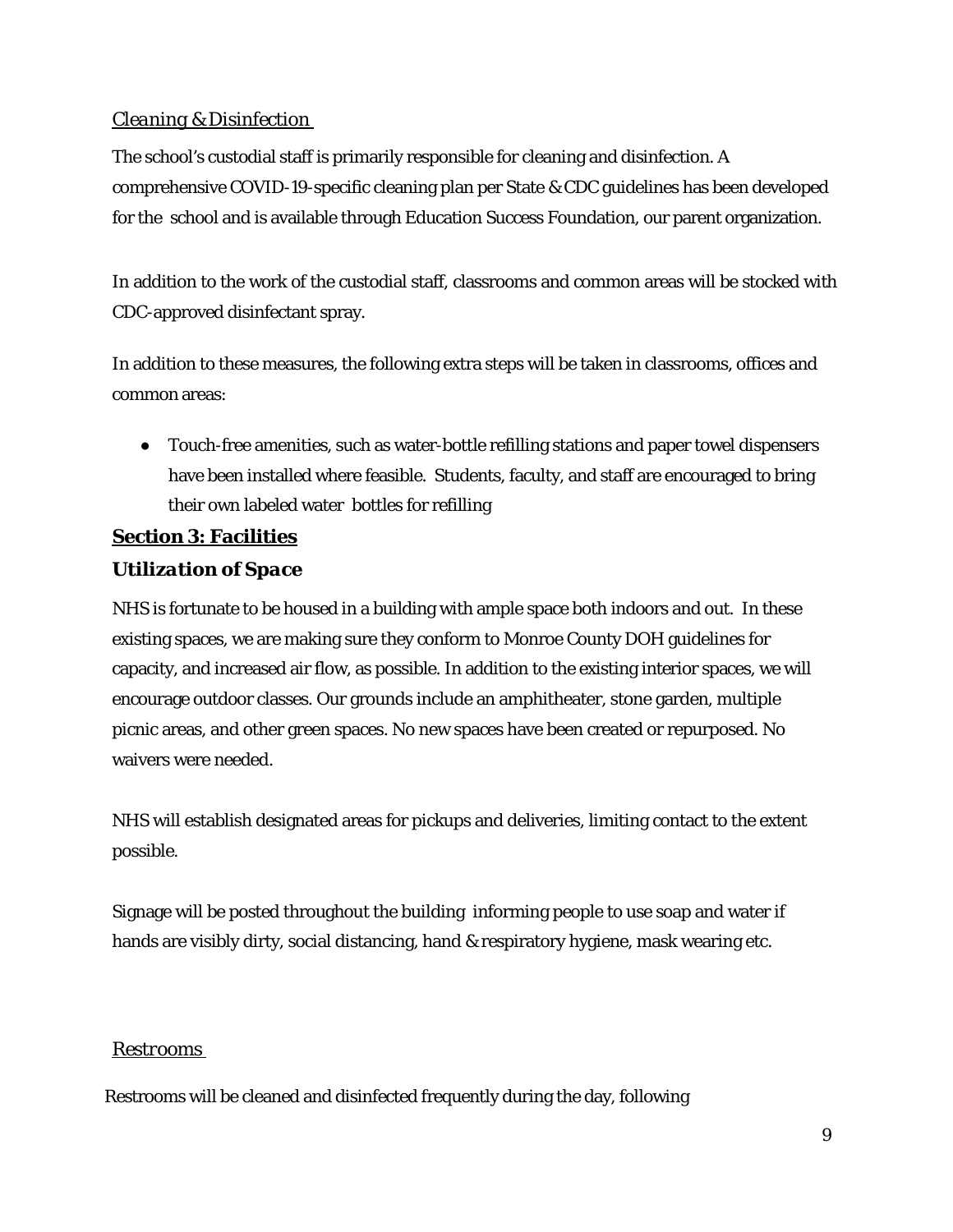recommendations established by the DOH.

# *Social Distancing*

NHS will strive to maintain appropriate social distancing (generally 6 feet) between all individuals while in school facilities and on school grounds, unless safety or the core activity (e.g., instruction, moving equipment, using an elevator, traveling in common areas) requires a shorter distance or individuals are of the same household. Mask-wearing will also help address cases where six feet of distance cannot be maintained.

# *Creation of Cohorts*

NHS has always valued our small class sizes. Student cohorts will be created by grade level (current max, 20 students) for core classes (excluding math and reading). Due to our students' learning needs, our math and reading classes are scheduled based current skill levels. These classes may mix students from one or more grades.

#### *Space Configurations*

Space configurations and usage will change for the duration of the COVID-19 period. Some of the changes include:

#### *Classrooms*

- Desks moved to be as distant as possible
- Outdoor classroom spaces will be used as much as possible
- Increased use of large gathering spaces (theater, multi-purpose room, gymnasium, and main vestibule)

#### *Common Areas*

● Students will be encouraged to eat in available outdoor spaces whenever possible

# *Safety Drills*

NHS maintains an internal guide for conducting drills entitled "Best Practices for Conducting Emergency Safety Drills." This will be reviewed and updated before the start of the 2021-22 school year to take into account social distancing requirements by, for instance, indicating that students and faculty are to maintain a distance of three feet when they gather on the sidewalks outside for our head count, and by reviewing where each class should gather in order to preserve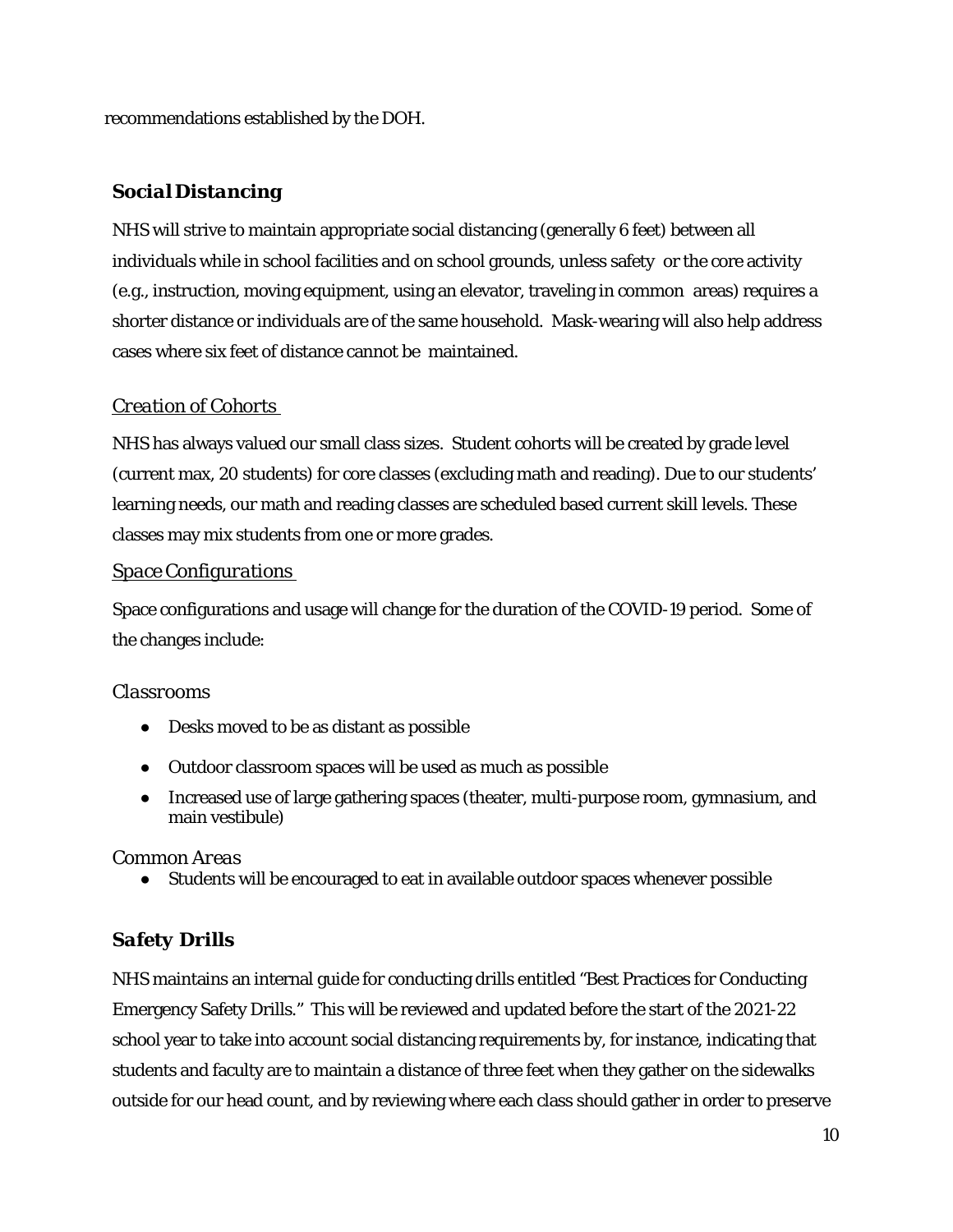maximum distance.

# *Ventilation & Plumbing*

In areas with more limited air circulation, we will open doors and windows as we are able.

Air filters in our building are MERV 13s.

Students & staff will have access to sinks in classrooms, the teacher's lounge, as well as the two sets of existing (and newly remodeled) student bathrooms.

Staff will continue to use the faculty restroom.

# **Section 4: Child Nutrition**

NHS is not a School Food Authority, nor does it have a hot lunch program. Students will continue to bring lunch from home. Students will eat in their classrooms, supervised by a teacher while maintaining social distance from others while seated at their desks. This coming year, the following adjustments will be made to our normal lunchtime routines.

Teachers and students will:

- Wash hands before eating
- Sit a minimum of six feet apart while eating
- Eat outside whenever possible
- Refrain from sharing food of any kind with each other
- Disinfect the tables after students finish their lunch

# **Section 5: Transportation**

The Norman Howard School does not transport students to and from home daily.

NYSED guidance states that public school districts must continue transporting students to nonpublic schools as they normally would.

# **Section 6: Social-EmotionalWell-Being**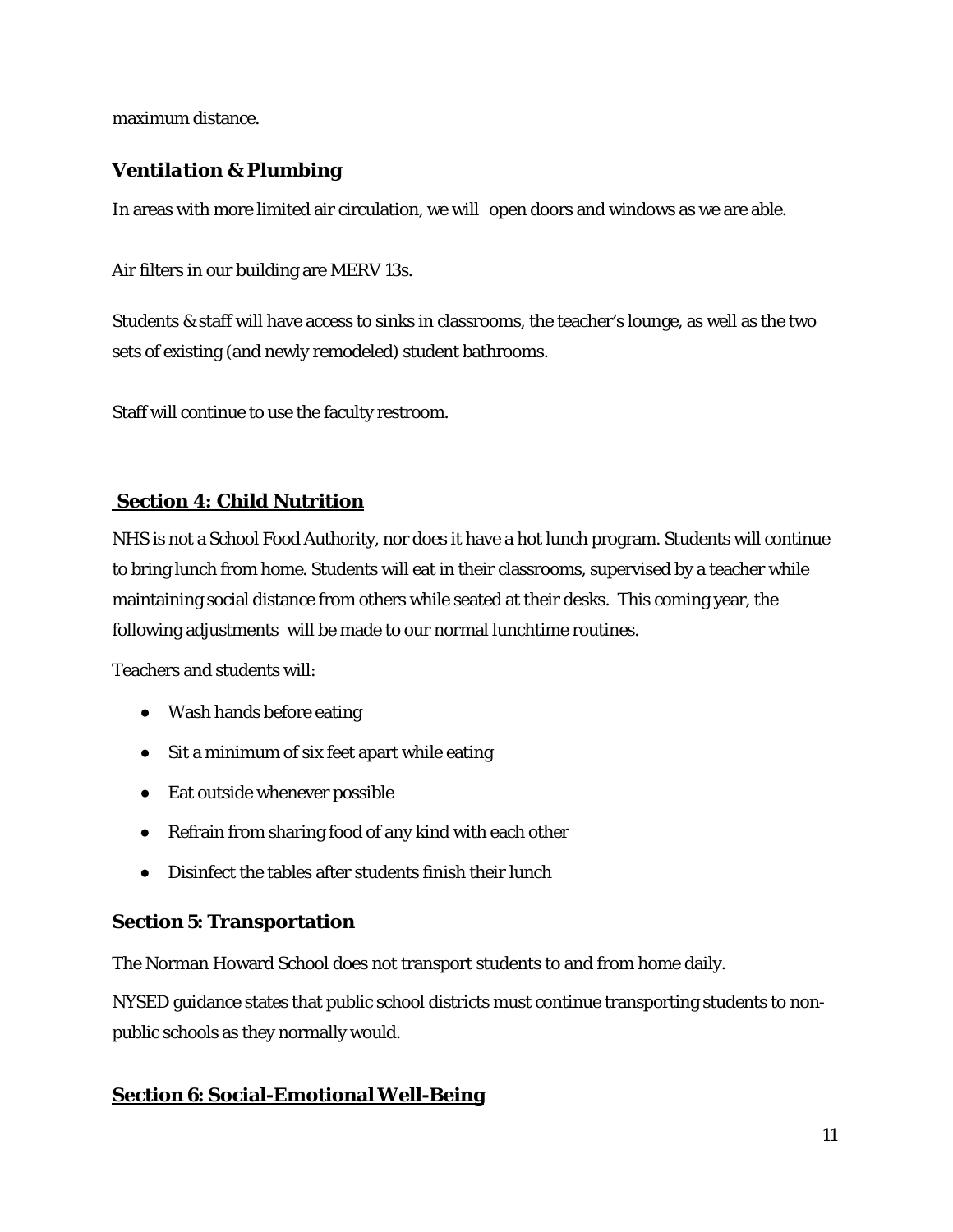To quote the NY State Education Department, "Social emotional well-being must be schools' and districts' top priority in supporting school transitions, not at the expense of academics, but in order to create the mental, social, and emotional space for academic learning to occur." To that end, NHS has worked to support students during this COVID-19 period in a number of different ways.

#### *Support Team*

NHS has a strong Support System in place. It begins with the advisor, who knows the families and students well. Trust is actively cultivated through emails, frequent parent meetings, and a close relationship with each student–all possible because of our small class sizes and strong community.

In addition to the advisor, the school is also served by two social workers (school counselors) who are available to students, families, and teachers. Certain students also require mandated counseling through their IEP/IESP provisions. The Norman Howard School has an open door policy and administrators are available to students, as needed. Students have access to our mental health team at all times, even students without mandated services. In addition, our mental health & speech language team provide explicit instruction in Social Thinking using Michelle Garcia Winner's model/curriculum.

# *Curricular Programs*

We have worked hard over the last year to develop a strong Social-Emotional Learning support program. Social Thinking is a treatment framework and methodology created by Michelle Garcia Winner for students who present with challenges in their ability to attend to, interpret, problem solve, and respond to the social world.

Social Thinking methodology is used at NHS with students who present with a wide variety of diagnoses, including Autism Spectrum Disorder, ADHD, LD, Twice Exceptional and students with compelling anxiety and depression. Students are seen both in groups and individually in accordance with their IEPs, and students whose social struggles are less severe are seen weekly for an informal Social Thinking group. Social Thinking frameworks and methodology have been integrated into the already rich Skills for Life curriculum that is used with all middle school students. Additionally, NHS faculty and staff participate in monthly professional development sessions. In addition to these curricular measures, we are fortunate to be able to lean into our usual arts-based curriculum as a means to allow children ample ways to process their grief,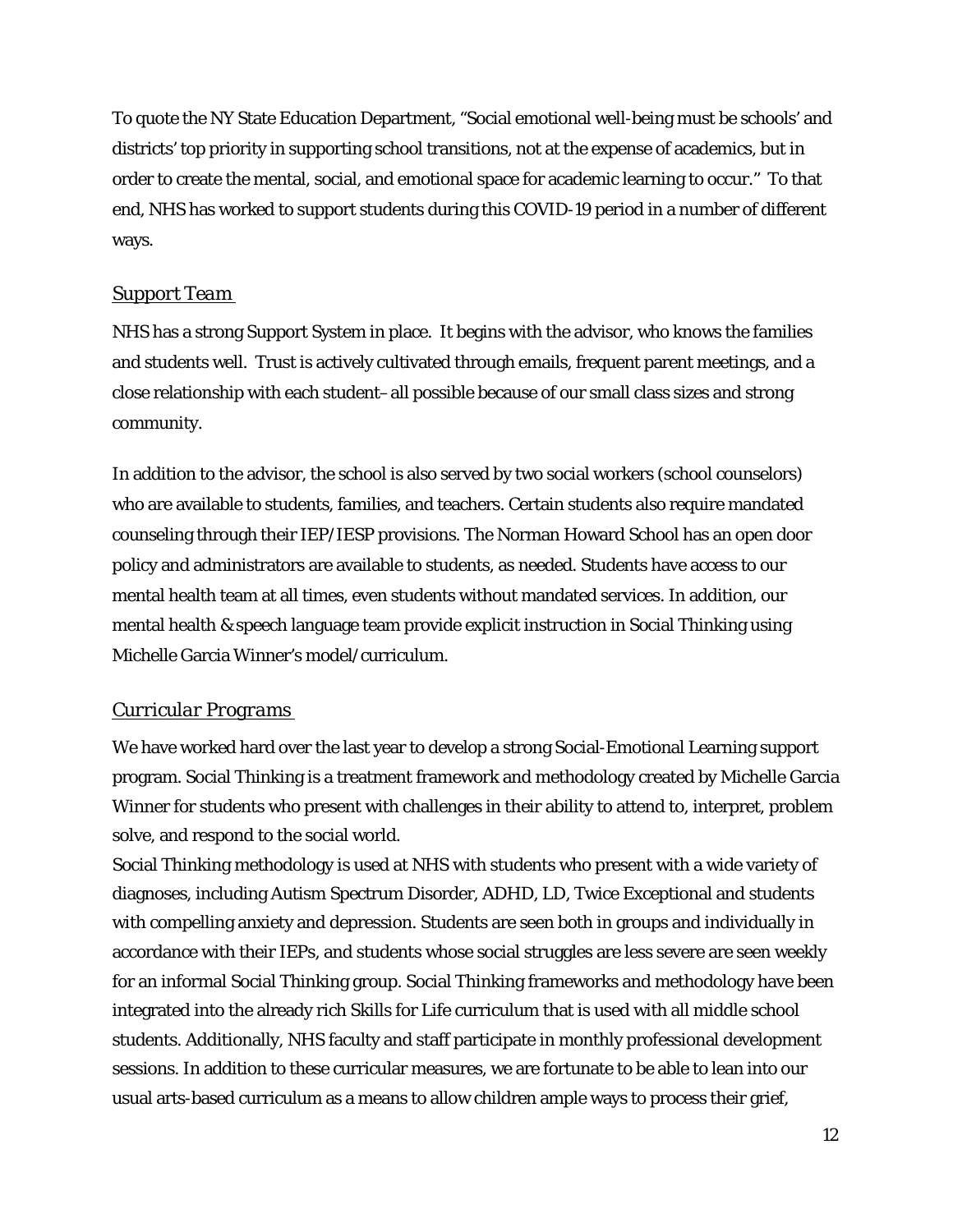anxiety, and anger. Hand crafts, movement, painting, maker's place, and photography are integral to our school life, and are recommended by trauma-informed approaches to education. We have found ways to ensure that each of these subjects is maintained in the curriculum in a manner consistent with COVID-19 guidelines.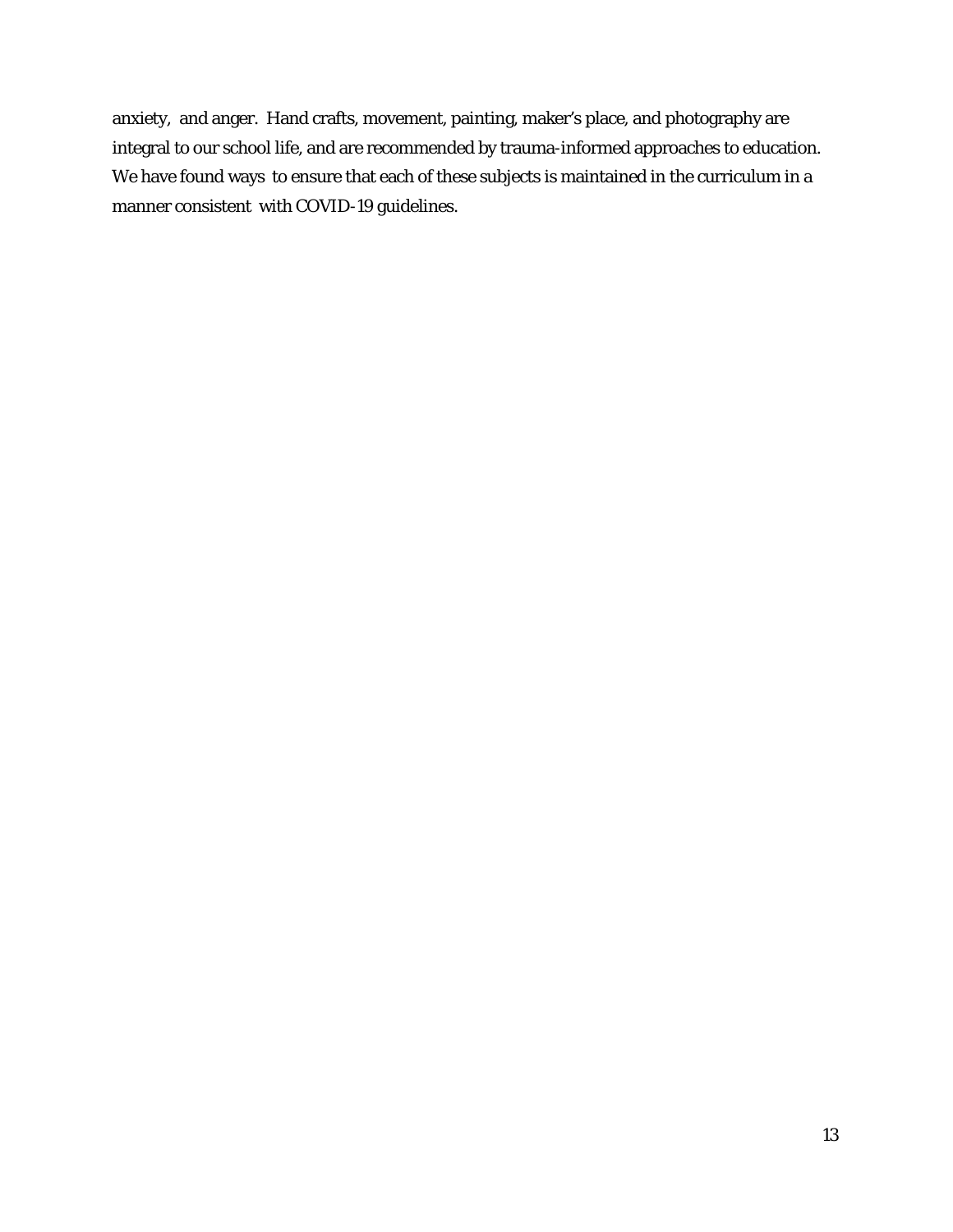# **Section 7: School Schedules**

The NHS school schedule takes safety as its first priority, then social-emotional wellbeing to lay the foundations for learning, and then academic skill building and maintenance. Continuity of learning support services is also a high priority.

# **In-PersonInstruction**

# *Days Per Week*

The NHS students and staff would report to the building 5 days a week and follow all health and safety requirements outlined in this plan.

# *Extracurriculars*

Our ability to provide extracurriculars will be guided this year by DOH guidelines as well as common sense preventative measures.

# *Section 8 : Attendance and Chronic Absenteeism*

The school collects attendance data every day for every class period, Attendance records are collected and maintained as outlined in our school's *Student/Parent Handbook*

# *ChronicAbsenteeism*

NHS will work to identify any children at risk of becoming chronically absent due to sickness, family situation, or other circumstances, reaching out to families and providing educational support services that include:

- Check-ins with the class teacher to provide work at a rate and level that is appropriate to the student's situation
- Additional support from the student's advisor, as needed
- Help obtaining the necessary technology to ensure continuity of learning
- Parents and School staff will meet to work together proactively
- Appointments with our school social worker who can refer out to additional services, as needed.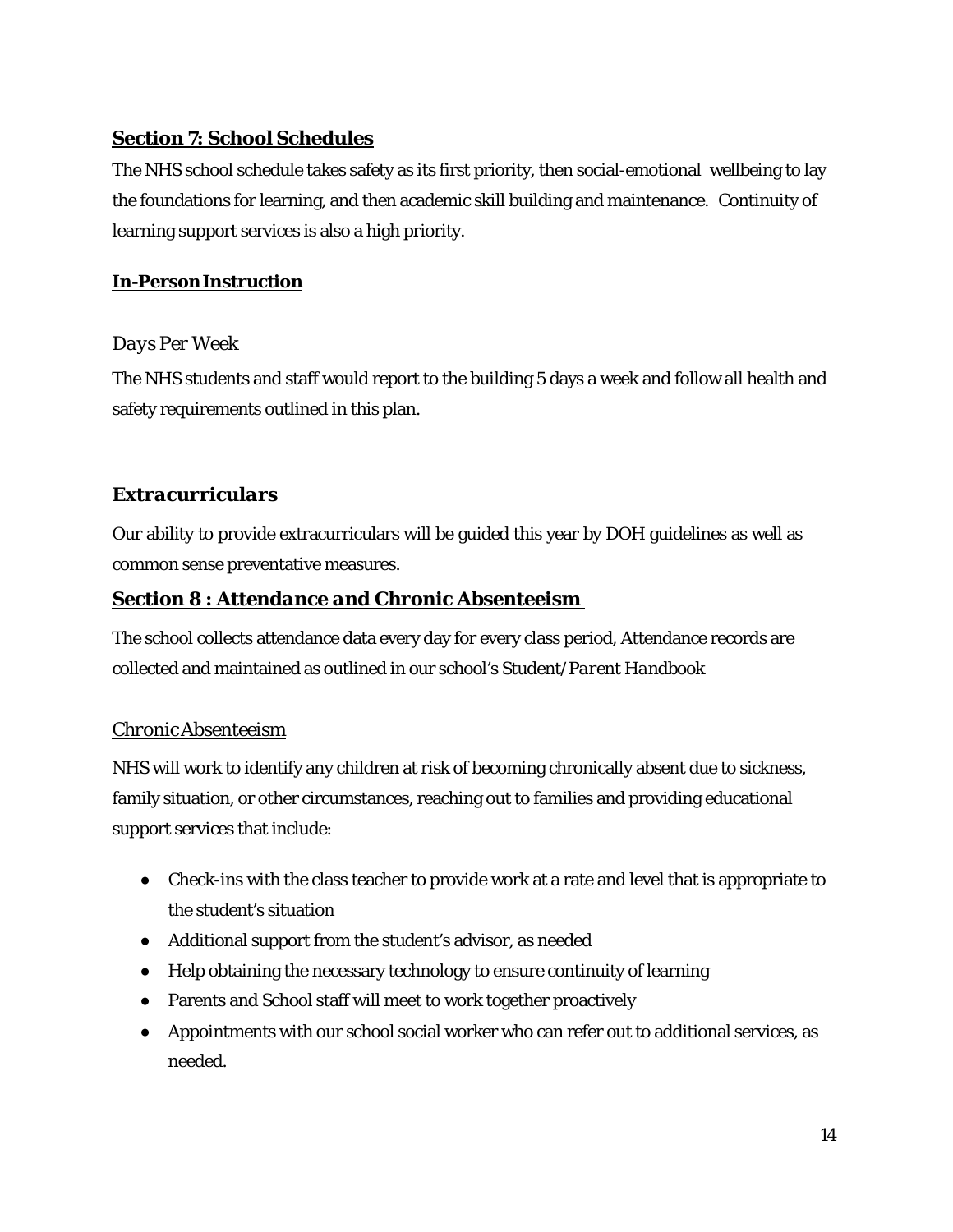To achieve these goals we will use phone, email, tele-meetings and socially distant meetings to engage and converse with family members and students who are experiencing difficulty.

# *Metrics Used in Decision-Making*

During the coming year, there could be times when we are ordered to close the school by the governor or local DOH.

# **Section 10: Teaching and Learning**

Instruction will be aligned to NYS Learning Standards and NHS will continue its collaboration with Monroe BOCES #1 in the area of NextGen standard implementation regardless of whether instruction is happening in person, using a hybrid or remote models.

Equity is at the heart of all school instruction. All instruction will be developed so that whether delivered in-person, remotely, or through a hybrid model, there are clear opportunities for instruction that are accessible to all students. Such opportunities will be aligned with State standards and include daily live scheduled times for students to interact and seek feedback and support from their teachers during the advisory period at the end of the school day. In addition, students would have the opportunity to communicate with staff via the Google Chats feature throughout the school day, should we be using that platform for instruction.

NHS will communicate with families via email, myNHS portal, social media and mailings. Students and families may also contact the school and teachers via phone, email, myNHS, google forms of communication, or the Remind app.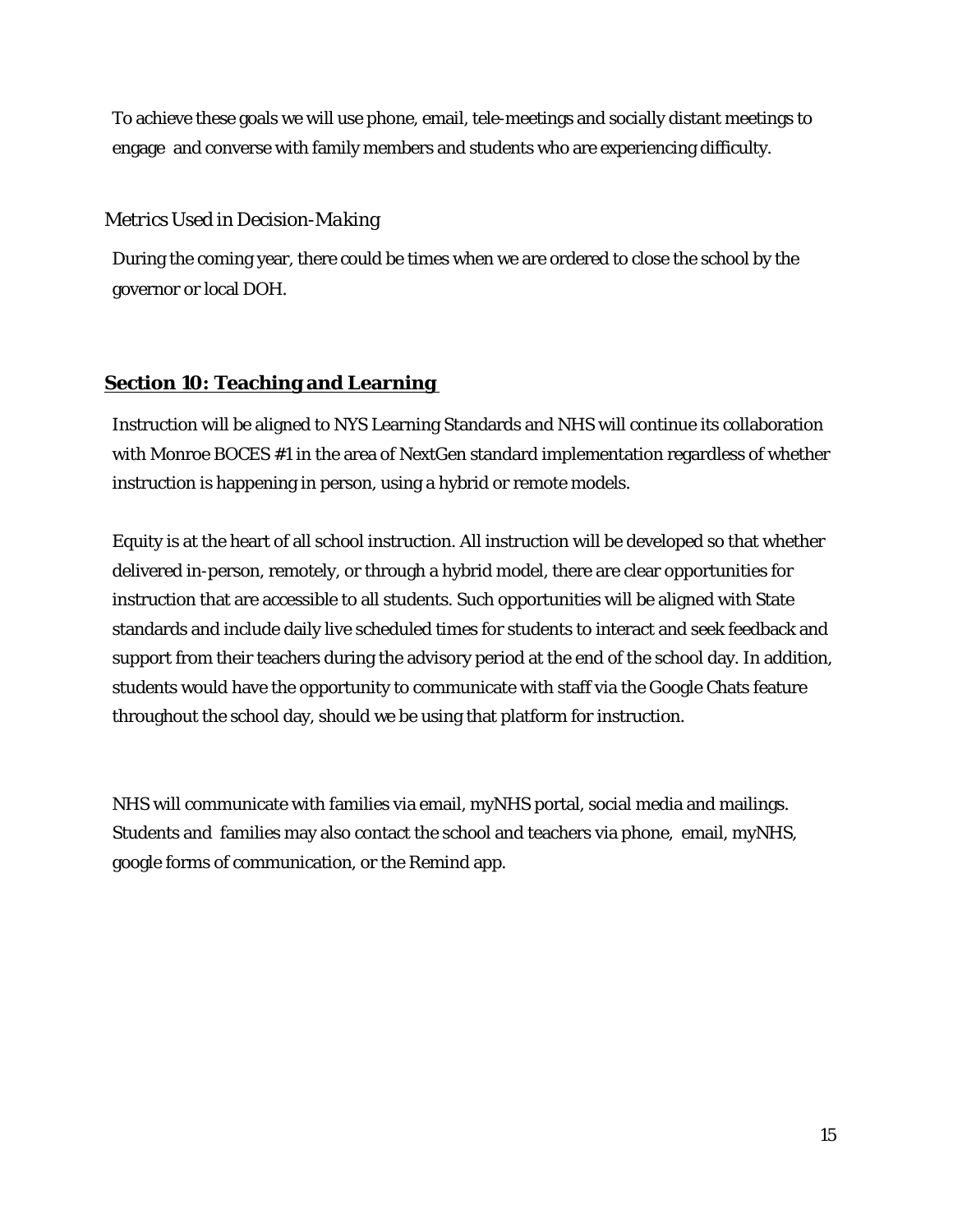# **Section 11: Special Education**

As educators and policy makers across a wide range of fields have rightly noted, students with special needs and/or learning differences need extra attention and prioritization in the coming year. As a NY state approved, non-public special education school, the ability to provide safe, in person, instruction is our goal.

- We will provide FAPE no matter the model of service delivery
- We will protect the health and safety of our students
- We will continue to monitor students' IEP goals & delivery or related services (Speech Language & Counseling)
- Our teachers serve as advisors to our students. They communicate with families at a minimum of on a biweekly basis
- We consider parents to be equal partners in the education of their children. The student's advisors serves as a case manager and communicates with families. In addition, there are both 5 week and quarterly written grades and quarterly goal monitoring. Our Director of Education is responsible for collaborating with placing districts/CSEs to in order to meet IDEA requirements.
- Ongoing communication amongst parents, school and CSEs is a priority. The school will ensure access to the necessary accommodations, modifications, supplementary aids and services, and technology (including assistive technology.

# **ELL Services**

At the time of this report, The Norman Howard School has no ELL students.